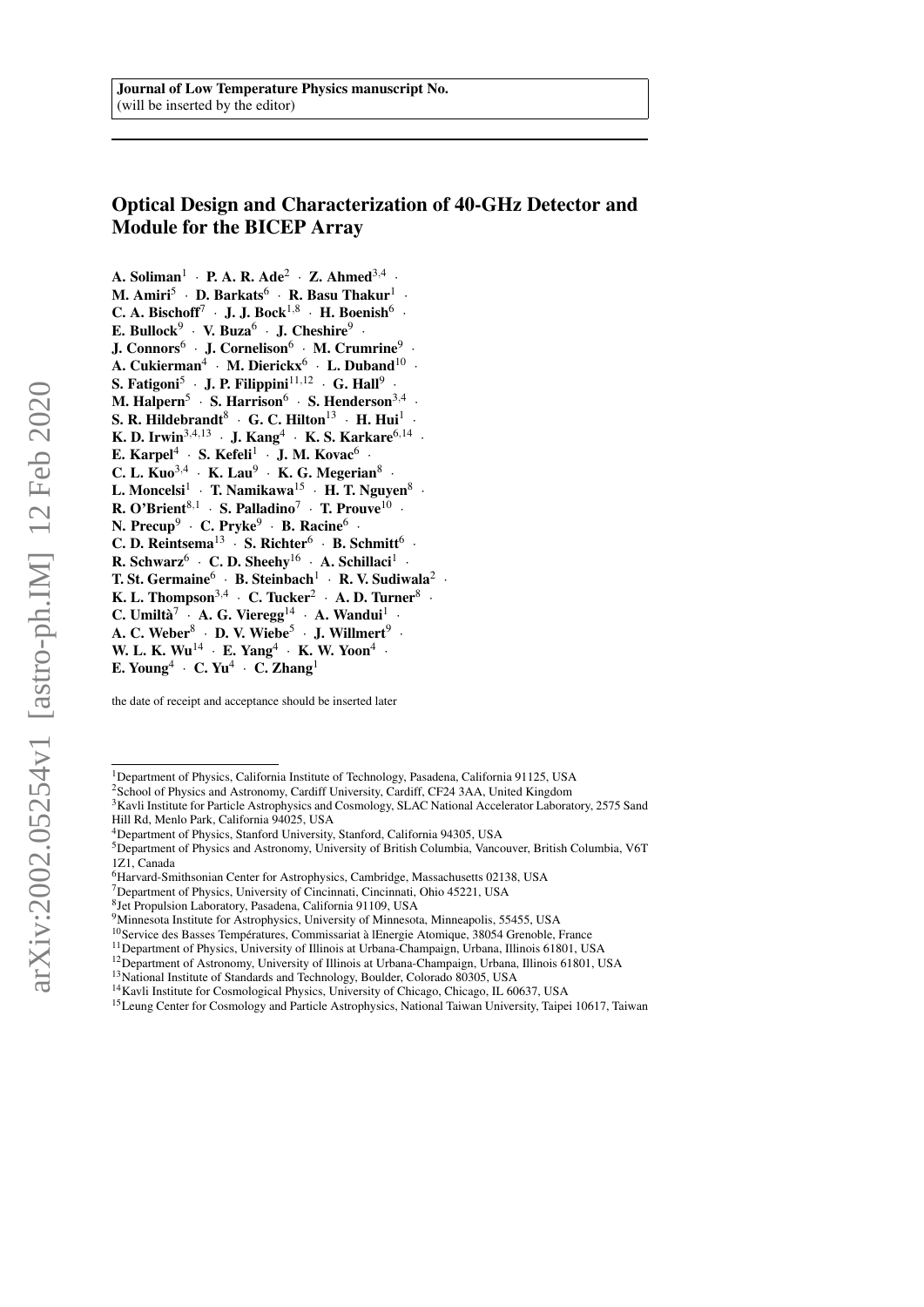Abstract Families of cosmic inflation models predict a primordial gravitational-wave background that imprints B-mode polarization pattern in the Cosmic Microwave Background (CMB). High sensitivity instruments with wide frequency coverage and well-controlled systematic errors are needed to constrain the faint B-mode amplitude. We have developed antenna-coupled Transition Edge Sensor (TES) arrays for high-sensitivity polarized CMB observations over a wide range of millimeter-wave bands. BICEP Array, the latest phase of the BICEP/Keck experiment series, is a multi-receiver experiment designed to search for inflationary B-mode polarization to a precision  $\sigma(r)$  between 0.002 and 0.004 after 3 full years of observations, depending on foreground complexity and the degree of lensing removal. We describe the electromagnetic design and measured performance of BICEP Array's low-frequency 40-GHz detector, their packaging in focal plane modules, and optical characterization including efficiency and beam matching between polarization pairs. We summarize the design and simulated optical performance, including an approach to improve the optical efficiency due to mismatch losses. We report the measured beam maps for a new broad-band corrugation design to minimize beam differential ellipticity between polarization pairs caused by interactions with the module housing frame, which helps minimize polarized beam mismatch that converts CMB temperature to polarization  $(T \rightarrow P)$ anisotropy in CMB maps.

Keywords BICEP Array, Cosmology, Inflation, CMB, Antennas, Detectors, Polarization.

#### 1 Introduction

Cosmic Microwave Background (CMB) radiation provides us with key information about the early universe from the epoch of recombination. Some models of inflation, which solve several fundamental issues in cosmology, predict a B-mode CMB polarization pattern at an amplitude within experimental reach. The amplitude of inflationary B-mode polarization is parametrized by the tensor-to-scalar ratio (*r*). Results from the BICEP/Keck experiment [1] currently constrain inflationary gravitational waves at  $r < 0.06$  at 95% confidence. BI-CEP Array (BA) is the latest phase in the BICEP/Keck project, providing high-sensitivity measurements over a range of frequencies from 30 GHz to 270 GHz. After 3 full years of observations, BICEP Array will measure primordial gravitational waves to a precision  $\sigma(r)$ between 0.002 and 0.004, depending on foreground complexity and the degree of lensing removal. The first low frequency BICEP array receiver [2] will cover two bands at 30 and 40 GHz to measure and subtract Galactic synchrotron emission. We will deploy this receiver to South Pole by end of 2019.

This 30/40 GHz BICEP Array receiver [3] will have six 30 GHz modules and six 40 GHz modules in a checker board arrangement over its focal plane. Each detector module contains a 0.625 mm detector wafer, a  $\lambda$ /4 thick quartz anti-reflection tile over the silicon, and a  $\lambda$ /4 Niobium (Nb) back short [4]. Each pixel in the array couples incident optical radiation to a Transition Edge Sensor (TES) bolometer via microstrip lines in a dual-polarization 8X8 array of slot antennas. Each microstrip feed contains a third-order band-defining microstrip filter, and thermalizes electromagnetic power in a termination resistor integrated onto a released bolometer island with a TES sensor. Superconducting Quantum Interference Device (SQUID) amplifiers using Time Domain Multiplexing (TDM) read out the signal current through the voltage biased TES.

<sup>16</sup>Physics Department, Brookhaven National Laboratory, Upton, NY 11973 E-mail: asoliman@caltech.edu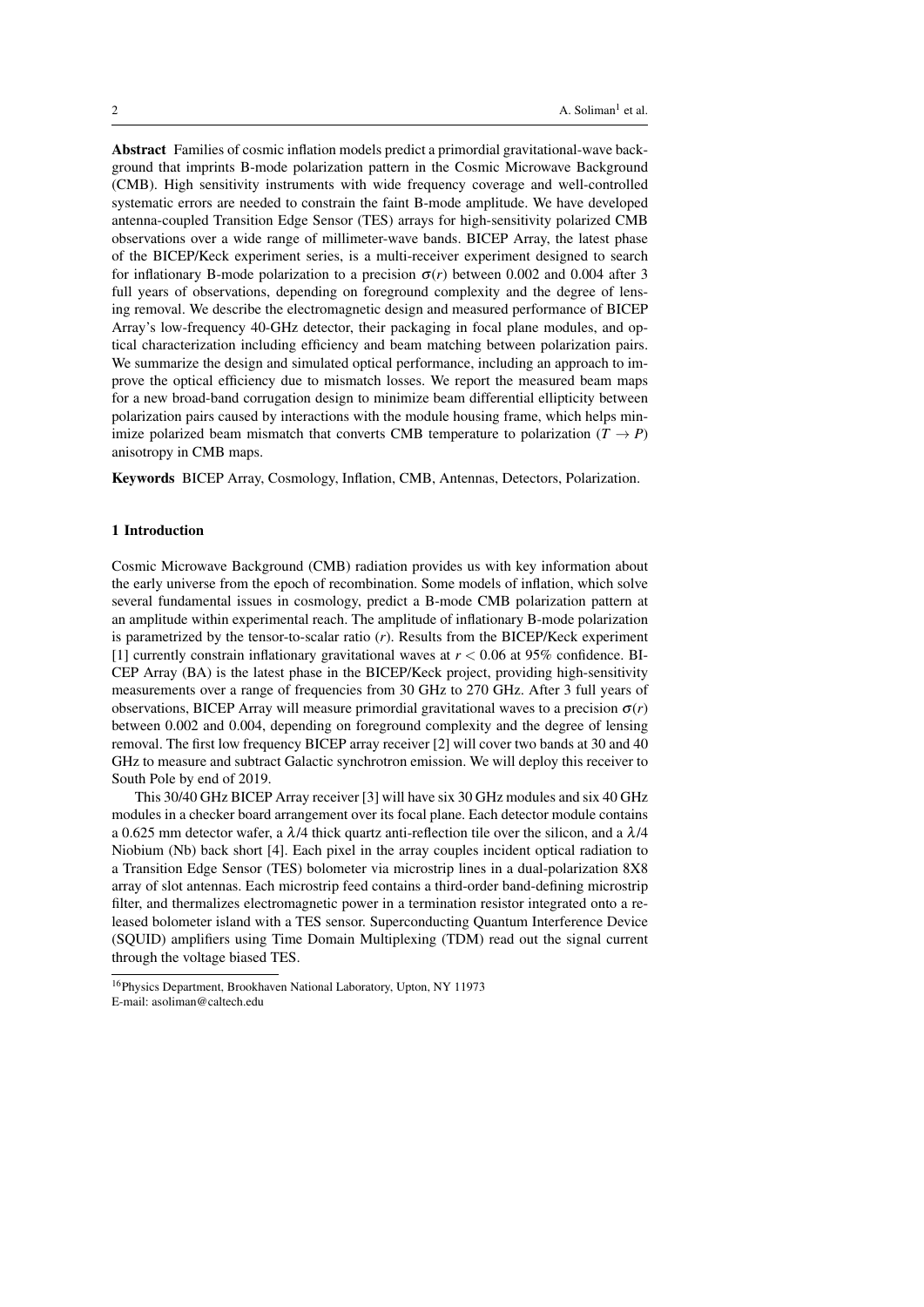The devices measure a polarized CMB signal by taking the difference between a polarization pair of detectors (Pol A- Pol B) sharing a common dual-polarization antenna. Differential pointing between pairs can cause systematic temperature to polarization  $(T \rightarrow P)$ leakage, generating a false polarization signal from temperature anisotropy. BICEP uses a deprojection algorithm to measure and remove the lowest-order leakage effects. However, higher-order mismatch is present in past arrays at 95 GHz [5], dominated by electromagnetic interactions between the antenna and the module walls. We aim to minimize this effect on the BICEP Array target sensitivity [2]. This interaction is especially problematic at 30 and 40 GHz, where the wavelengths are longest compared with the physical dimensions of the module, and where the highest fraction of pixels are located on the housing frame.

This paper starts with the design and simulated optical performance of the detector at 40 GHz with an emphasis on improving the optical efficiency due to mismatch losses in the feed network. We also present the antenna far-field measurements of a new wide-band corrugated design [6] for a 40 GHz BICEP Array module.

#### 2 Detector Antenna Design

High sensitivity detector arrays with tight control of systematic effects are necessary for measuring the faint B-mode signal. We have developed arrays of 8X8 dual-polarized antennacoupled detectors to achieve this goal. The vertical polarization (Pol A) and horizontal polarization (Pol B) antenna arrays allow an independent measurement of each CMB polarization. The electromagnetic waves from each polarization coherently sum in the microstrip feed-network and pass through a three pole Chebyshev band pass filter to avoid atmospheric lines and to reject out-of-band radiation as shown in Fig. 1.

To aid our antenna design work, we simulate the optical efficiency and the radiation pattern. The optical efficiency is maximized by minimizing the mismatch losses. The input impedance of the antenna is calculated by HFSS commercial software as shown in Fig. 2. The feed location on the slot antenna has been chosen to provide low and fabricable matching impedance. We minimized the return loss by matching the antenna radiation resistance with the microstrip impedance (via line width) and cancel the antenna reactance with a shunt capacitor. This results in an averaged optical efficiency of 84% over 25% bandwidth [4].



Fig. 1 View of the 40 GHz module layout in a BICEP Array checker-board pattern. The 40 GHz module contains 5X5 antennas, each antenna has two orthogonal arrays of 8X8 slot pairs for dual polarization observations. Each microstrip feed contains three pole band-defining filter to define the upper and lower frequency cutoff of the science bands. (Color figure online.)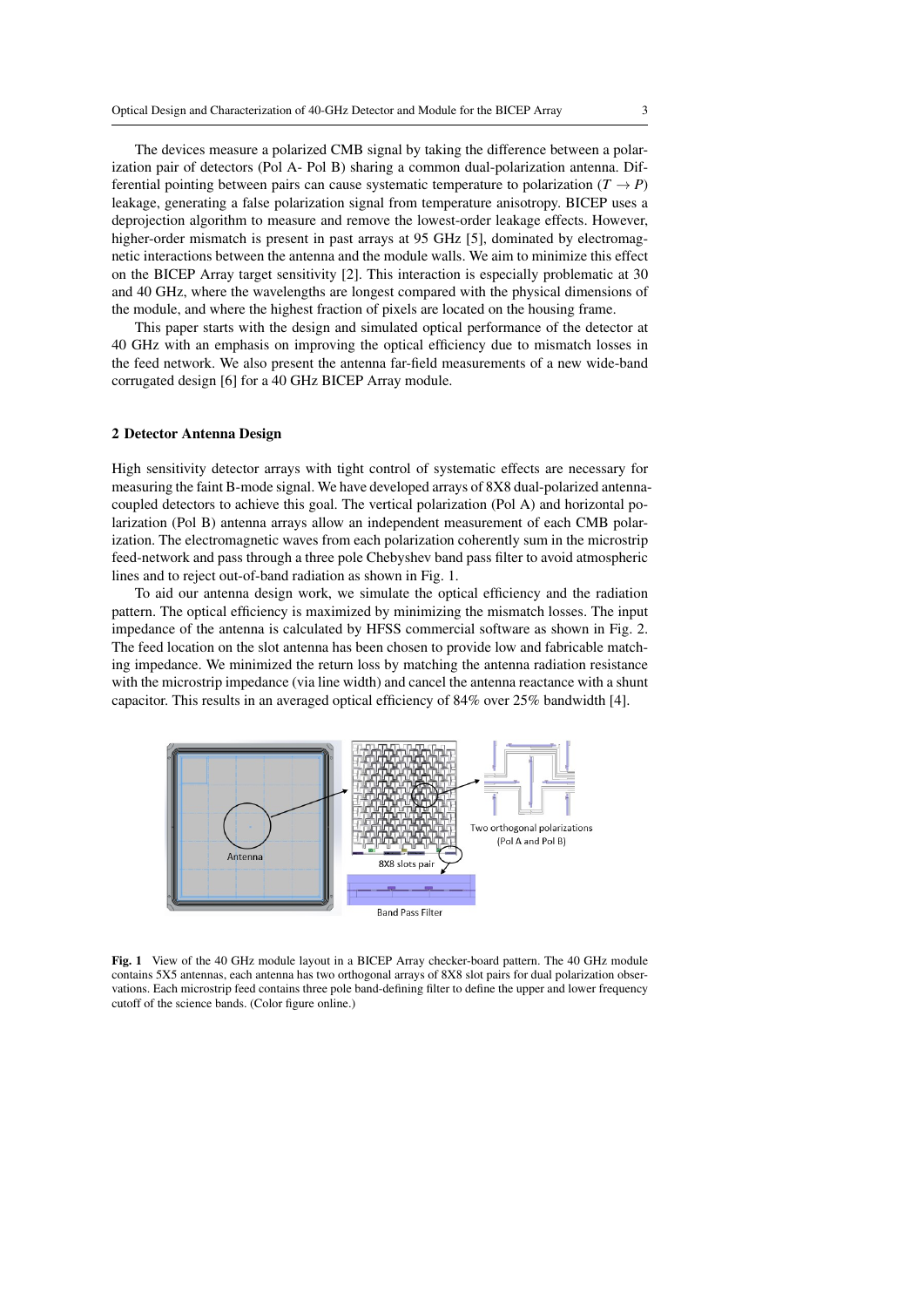

Fig. 2 *Top/Left:* The simulated real and imaginary impedance at the optimized feed point on the slot vs. frequency. *Top/Right:*The contour matching of the input microstrip impedance/capacitor to the antenna impedance. *Bottom/Left:*The equivalent matching circuit to the antenna. We used a series capacitor that shunt to ground to cancel out the inductive reactance impedance of the antenna. *Bottom/Right:* The expected antenna/filter efficiency versus frequency. The measured end to end Optical Efficiency (OE) is approximately between 30% to 36%. (Color figure online.)

#### 3 Module Design and Performance

The detector module mounts the detector array, anti-reflection wafer, Nb back short and readout to an aluminum frame and provides a compact structure that can fill BICEP Array cameras' large focal planes. However, the electromagnetic interaction between the frame and the antennas located at the edge of the metal frame can cause unwanted beam distortions. For narrow band applications, quarter wavelength corrugations are typically used to suppress these interactions because the electrical short in the back of the corrugation transforms into an electromagnetic open at the front surface nearest the antenna. Our novel broadband corrugation [6] uses seven corrugation slots of quarter-wavelength depths, alternating between  $\lambda/4 = 1.88$  mm at 40 GHz and  $\lambda = 2.5$  mm at 30 GHz, with a total frame height of  $H = 7.5$  mm. Fig. 3 shows the simulation of a 40 GHz beam in the presence of this broadband corrugation, carried out with the CST Microwave Studio's finite difference time domain (FDTD) method. 30 GHz performance will be the focus of a future paper once we have complete fabrication of 30 GHz arrays.

We have measured far field patterns of 40 GHz antennas in the presence of the wideband corrugated frame, and we test the performance of the corrugations by comparing beams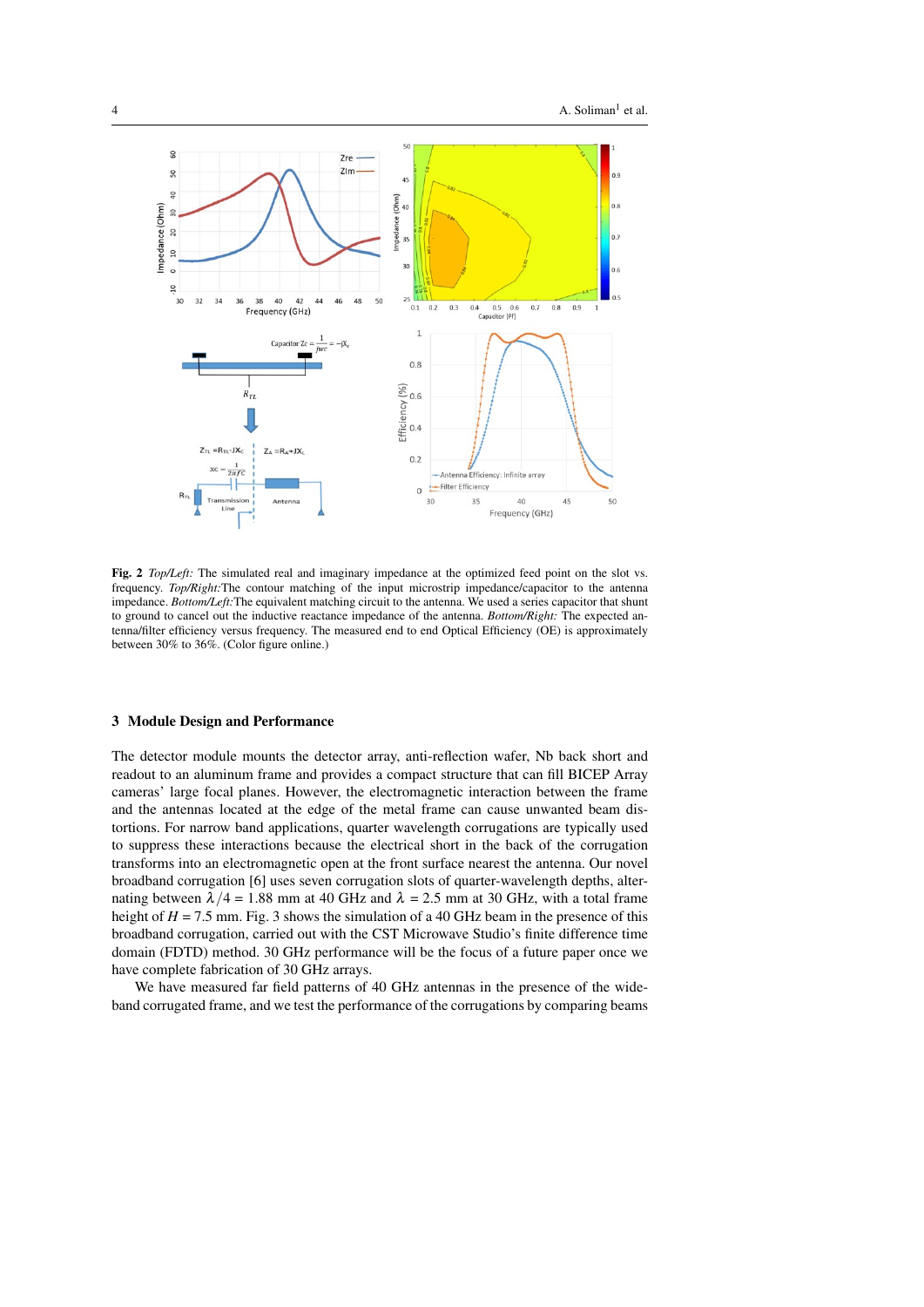

Fig. 3 *Left:* View of the 40 GHz focal plane layout shows 16 edge and 9 middle antenna arrays, wide-band corrugated frame with 3/8 distance to the edge antenna array, *Center:* Slot-antenna array with all dielectric stacks and the corrugated frame in the CST commercial software for vertical polarization (Pol A), and *right:* The expected and measured 1D beam profiles of edge antenna array at 40 GHz. The simulated 1D pattern is calculated over 25% bandwidth. The simulated and measured half width at full maximum (FWHM) are 10.9 degree and 10.25 degree, respectively. The F#1.55 stop for BICEP Array subtends 17*<sup>o</sup>* . (Color figure online.)

from antennas on the tile perimeter adjacent to the frame to those from the interior of the tiles. Beam maps are taken on the detectors by illuminating them with a chopped (10-25 Hz) thermal source moved through a grid-like scan. We voltage bias our detectors onto an aluminum superconducting transition designed for high optical loading and we demodulate the time stream current data using a chopper reference signal to minimize noise. We show only the in-phase quadrature of the demodulation to avoid noise-biasing the resulting maps. Fig. 3 shows that the measured beams averaged over the tile (red dashed line) agree well with the simulated beam profile (solid black), and that they match the f/1.55 optics.

Difference maps are highly sensitive to interactions with the module frame. Figure 4 left shows the difference between perimeter detectors on a 40 GHz tile with the new corrugation and a BICEP3 tile with the narrow band corrugations. We spatially rescale the 95 GHz beam to match the size of the 40 GHz beam and normalize both to their peak values. The  $\sim \pm 10\%$ difference between the maps suggests that one beam (95 GHz) is highly steered away from the other. We test that the steering by frame interactions is much less in the 40 GHz in Fig. 4 right, which compares the interior and exterior beams. This difference is only  $\sim \pm 3\%$ .

We fit a two dimensional elliptical Gaussian profile to the main beam of each detector [7]:

$$
B(\mathbf{x}) = \frac{1}{\Omega} e^{-\frac{1}{2}(\mathbf{x} - \boldsymbol{\mu})^T \Sigma^{-1}(\mathbf{x} - \boldsymbol{\mu})},
$$
\n(1)

where  $\Omega$  is the normalization, and *x* is the beam map coordinate,  $\mu = (x_0, y_0)$  is the beam center. Figure 5 shows the Gaussian fits (second and fourth rows) to measured beams of each polarization (first and third rows), as well as their in-pixel differences in the right most column. The top rows of the chart shows a pixel in the tile's interior, while the bottoms shows an edge pixel. They have comparable dipolar mismatch, suggesting that the corrugated frame has limited effect on beam synthesis. The histograms of offsets in Fig. 6 further supports this conclusion.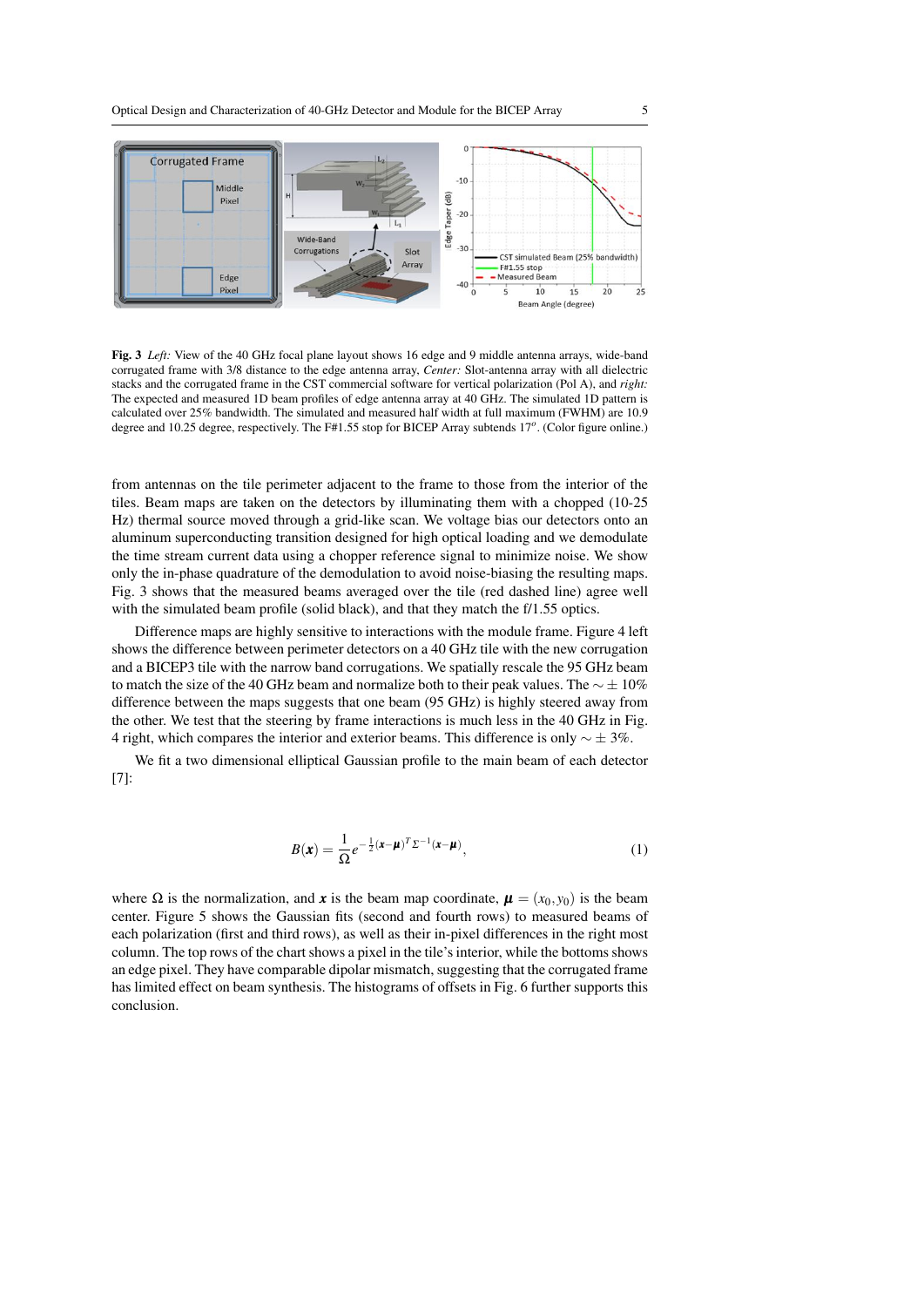

Fig. 4 *Left:* Measured difference between a 40 GHz BICEP Array pixel and a spatially rescaled 95 GHz BICEP3 Array pixel where the corrugations were not as carefully optimized. The difference suggests strong differential pointing of one beam relative to the other. *Right:* Difference of an edge and interior 40 GHz beam, showing a reduced difference and suggesting that the point in the *left* map is from the 95 GHz antenna's frame interactions. All maps are peak normalized before subtraction. (Color figure online.)



Fig. 5 The measured contour plot of Pol A, Pol B and beam map difference for two working middle and edge antenna array pairs over 25% bandwidth, and the corresponding Gaussian fit.(Color figure online.)

### 4 Optical Efficiency Enhancement

This section shows the effect of finite array simulation to improve the detector optical efficiency. The impedance and efficiency plots in Fig. 2 draw from simulations that model a single radiator surrounded by master/slave boundary conditions and constant input feed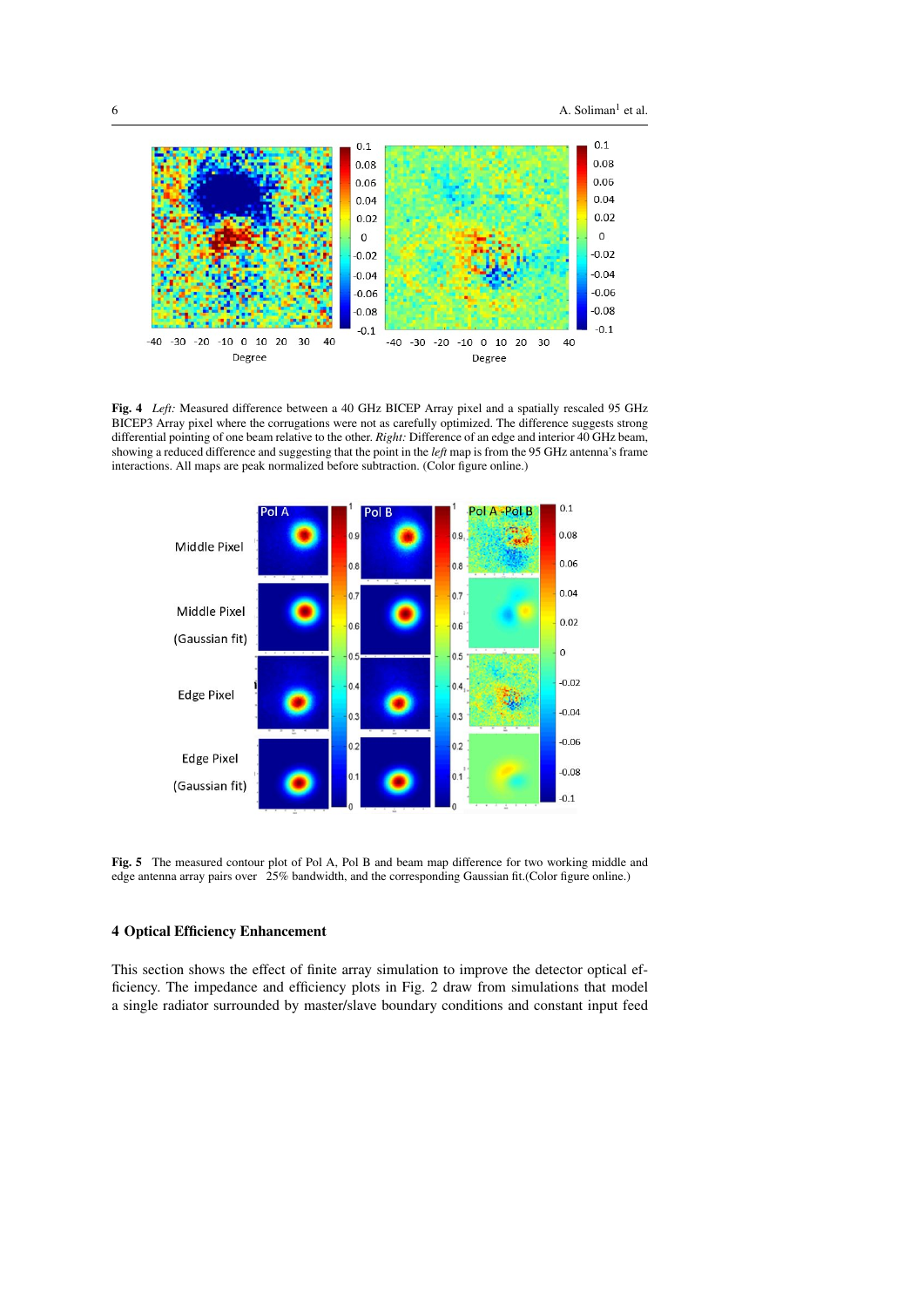

Fig. 6 *Left:* histogram of differential pointing of Pol A-Pol B in vertical axis, *Right:* histogram of differential pointing of Pol A-Pol B in horizontal axis for 7 middle and 8 edge antenna array pair. The Gaussian differential pointing values for both pairs are within the same values which indicates a smaller beam mismatch contributions from the corrugated frame. (Color figure online.)

impedance matching. These boundary conditions effectively model an infinitely large array. In practice, the antenna is finite in size and impedance varies from the center to the edge, most closely matching the infinite case for the center slots. This results in an impedance mismatch losses. We simulated an 8X8 array in the CST commercial software, as shown in Fig. 7. There are significant variations in radiation impedance, but surprisingly stable reactance, consistent with other studies [8]. The software computes an S-matrix between excitations at lumped ports over the slots and a free traveling plane wave above the antenna. We can also construct an S-matrix from a simple circuit model of the feed network that describes coupling between the slot feeds and the bolometer. Cascading the two matrices results in an aggregate efficiency between a free space plane wave and the bolometers. We compute that a feed network designed to match the infinite array impedance but connected to the finite array achieves a respectable 84% efficiency. However, by numerically varying the feed point impedance uniformly across the array (i.e. no spatial variations), we improve the optical efficiency to 93%. We intend to implement this in a future design.



Fig. 7 *left:* The expected real impedance for infinite array versus finite array (edge vs middle vs corner slots). the impedance is about factor of 2 lower for the corner slot compared to the middle slot in the array.*Right:* The expected imaginary impedance for infinite array versus finite array. (Color figure online.)